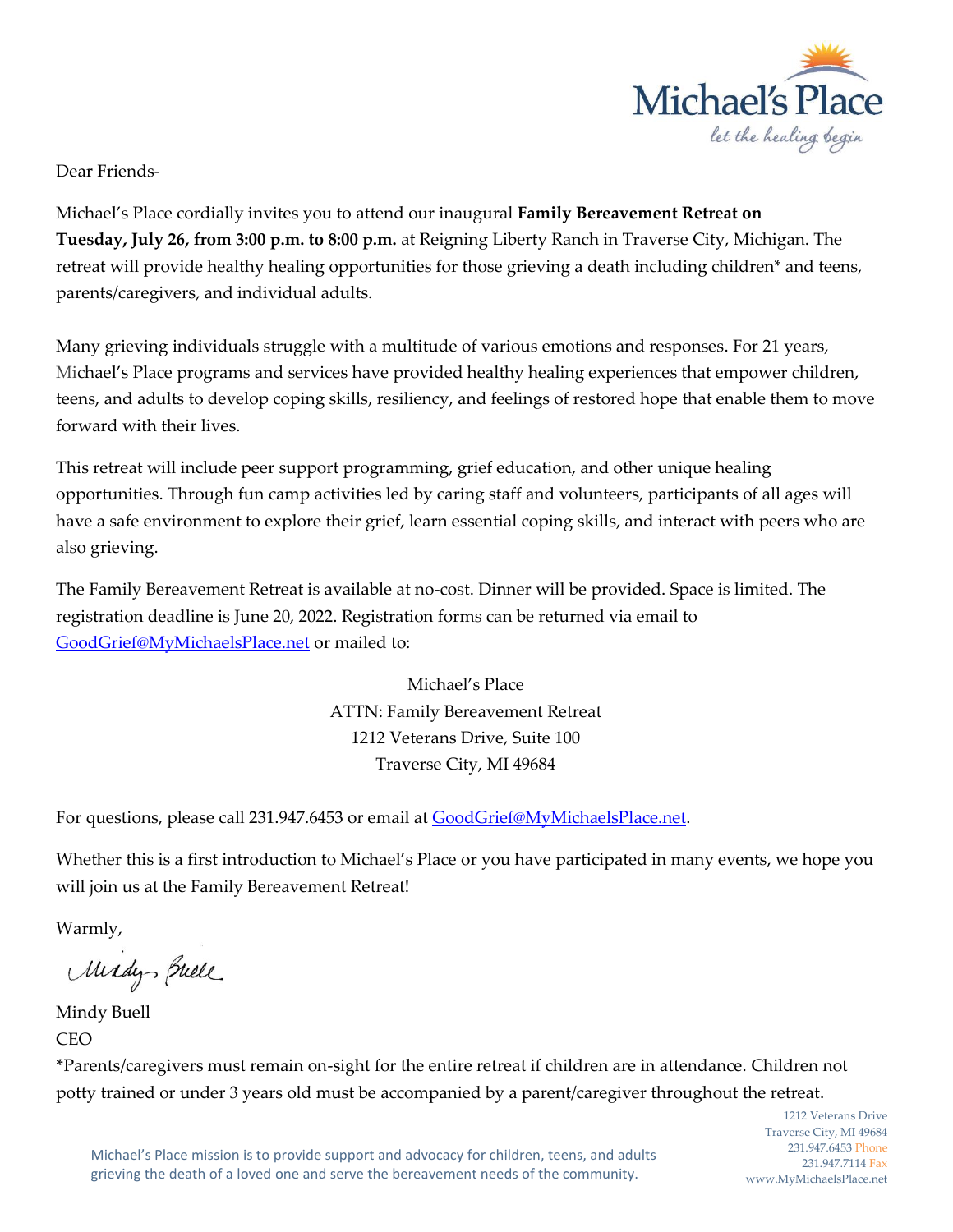

## **Family Bereavement Retreat 2022 Information/Liability Form** *Please register by June 20th*

Retreat Information:

\_\_\_\_\_\_ I/We will be attending the entire retreat from 3:00-8:00pm

\_\_\_\_\_\_ I/We will be attending the second half of the retreat from 5:30-8:00pm

## **Adult/Parent Information:**

| State _________Zip__________________Home #_______________________Cell #_____________________________ |  |  |  |  |  |
|------------------------------------------------------------------------------------------------------|--|--|--|--|--|
|                                                                                                      |  |  |  |  |  |
| Preferred T-Shirt Size(s) SM_______ MD_______ LG_______ XL_______ 2XL_______                         |  |  |  |  |  |
|                                                                                                      |  |  |  |  |  |

## **Emergency Contact Information:**

| Name:         |  |
|---------------|--|
| Phone Number: |  |
| Relationship: |  |

Michael's Place mission is to provide support and advocacy for children, teens, and adults grieving the death of a loved one and serve the bereavement needs of the community.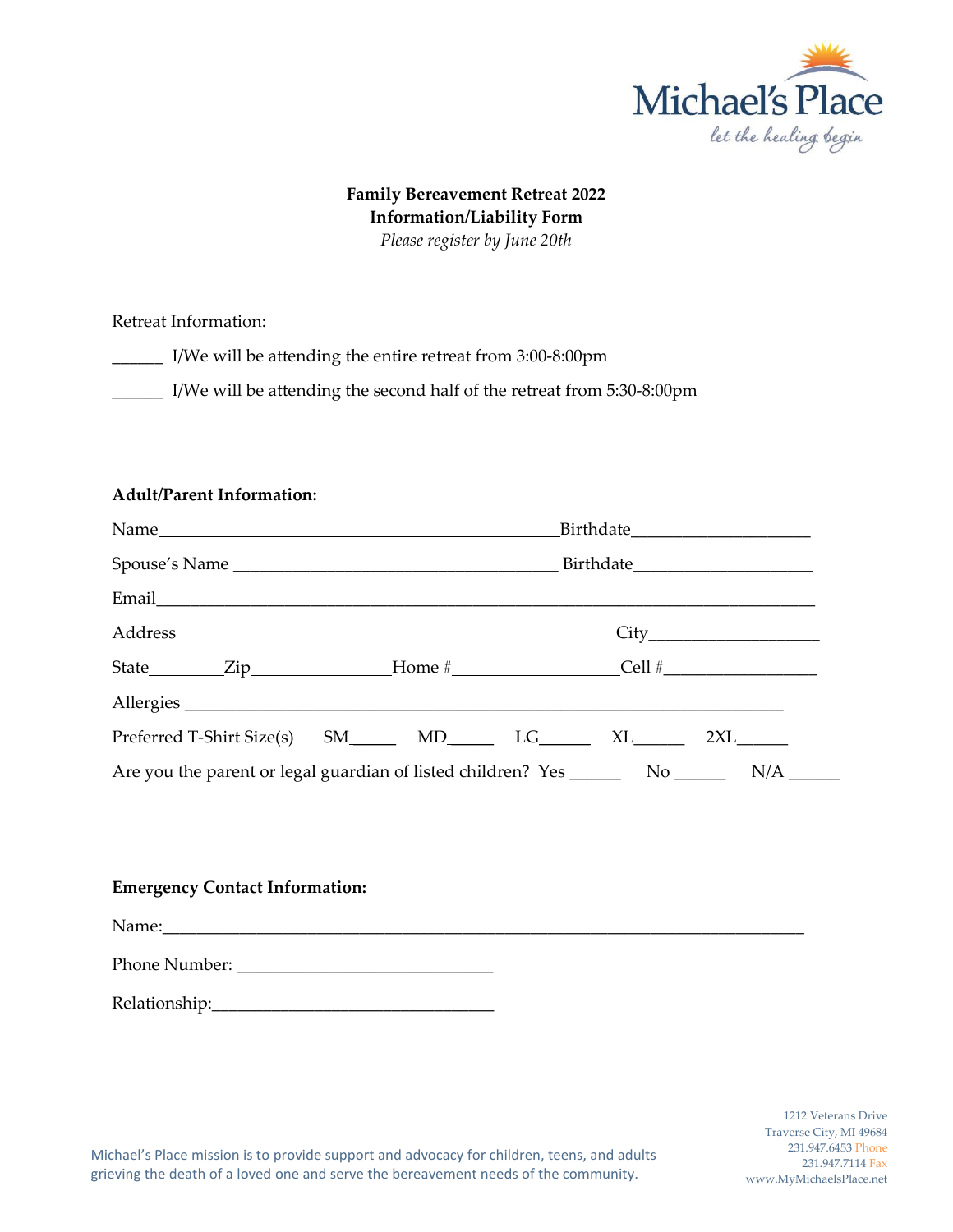

| <b>Child Information:</b>                                      |                                                    |  |  |  |
|----------------------------------------------------------------|----------------------------------------------------|--|--|--|
|                                                                |                                                    |  |  |  |
|                                                                |                                                    |  |  |  |
|                                                                |                                                    |  |  |  |
| Preferred T-Shirt Size Youth SM________ MD________ LG_______   |                                                    |  |  |  |
|                                                                |                                                    |  |  |  |
| <b>Child Information:</b>                                      |                                                    |  |  |  |
|                                                                |                                                    |  |  |  |
|                                                                |                                                    |  |  |  |
|                                                                |                                                    |  |  |  |
| Preferred T-Shirt Size Youth SM_________ MD________ LG_______  |                                                    |  |  |  |
|                                                                | Adult SM___________ MD_________ LG________ XL_____ |  |  |  |
| <b>Child Information:</b>                                      |                                                    |  |  |  |
|                                                                |                                                    |  |  |  |
|                                                                |                                                    |  |  |  |
| Allergies                                                      |                                                    |  |  |  |
| Preferred T-Shirt Size Youth SM_________ MD_________ LG_______ |                                                    |  |  |  |
|                                                                |                                                    |  |  |  |

Michael's Place welcomes all children ages 3 and up (potty trained) to participate in the peer support programs. Children who are not potty trained, or are ages 2 and under, will need to remain with a parent or guardian while participating in activities.

It is required that a parent or guardian remain on-site for the duration of the event if any children are in attendance. *Please initial* \_\_\_\_\_\_\_\_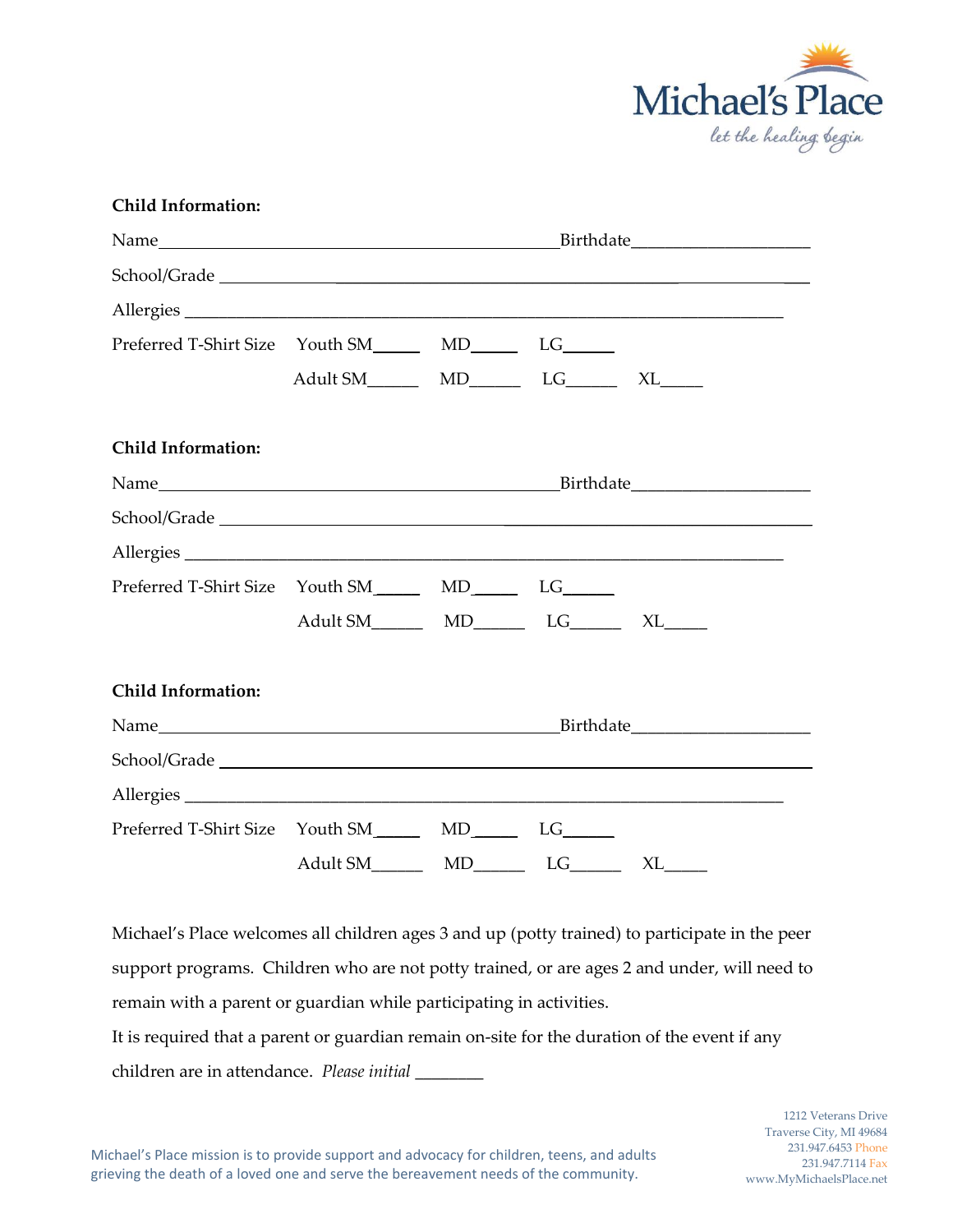

| Who is the person who died? If more than one person, please add below. |      |                 |  |  |  |
|------------------------------------------------------------------------|------|-----------------|--|--|--|
| Name:                                                                  |      | Date of Birth:  |  |  |  |
| Date of Death:                                                         | Age: | Cause of Death: |  |  |  |
| Relationship to adult(s) and/or child(ren):                            |      |                 |  |  |  |

Have there been other changes or losses your family has experienced recently? *(moving, loss of job, new school, illness, divorce, other deaths, etc.)*

Is there any additional information we should know? Please explain.